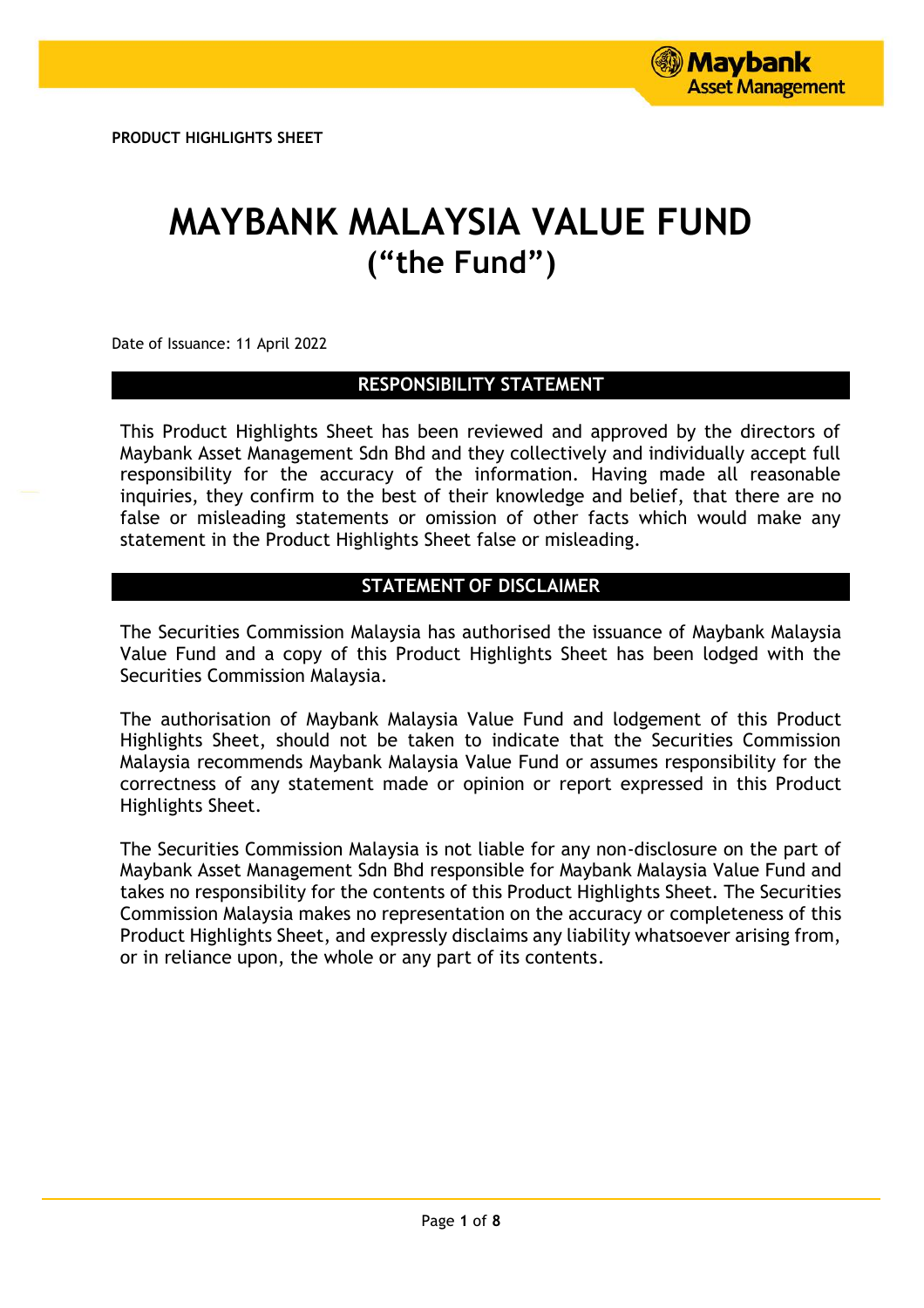**This Product Highlights Sheet only highlights the key features and risks of Maybank Malaysia Value Fund. Investors are advised to request, read and understand the disclosure documents before deciding to invest.**

#### **1. What is Maybank Malaysia Value Fund?**

Maybank Malaysia Value Fund ("MMVF") is Maybank Asset Management Sdn Bhd's equity fund. The Fund seeks to provide investors with capital growth through investments in securities that are trading at a discount to their intrinsic values, while minimising the risk in the medium to long term\*.

*\*Medium term means a period between 3 to 5 years, while long term means a period of more than 5 years.*

#### **2. Fund Suitability**

The Fund is suitable for investors who:

- are willing to accept risks for returns presented by the equity and bond markets;
- want to capitalise on the value investment approach when investing in equity and bond markets; and
- possess a medium to long term investment horizon.

#### **3. Investment Objective**

The Fund seeks to provide investors with capital growth through investments in securities that are trading at a discount to their intrinsic values, while minimising the risk in the medium to long term.

|  |  |  |  | 4. Key Product Features |
|--|--|--|--|-------------------------|
|--|--|--|--|-------------------------|

| <b>Fund Type</b>                | Growth.                                                                                                                                                                                                                                                                                                                                                                                                                                                                                                                   |                                                                                                                                                                                                   |               |                |  |  |
|---------------------------------|---------------------------------------------------------------------------------------------------------------------------------------------------------------------------------------------------------------------------------------------------------------------------------------------------------------------------------------------------------------------------------------------------------------------------------------------------------------------------------------------------------------------------|---------------------------------------------------------------------------------------------------------------------------------------------------------------------------------------------------|---------------|----------------|--|--|
| Fund<br>Category                | Equity fund.                                                                                                                                                                                                                                                                                                                                                                                                                                                                                                              |                                                                                                                                                                                                   |               |                |  |  |
| Performance<br><b>Benchmark</b> |                                                                                                                                                                                                                                                                                                                                                                                                                                                                                                                           | FTSE Bursa Malaysia KLCI ("FBM KLCI")<br>Information on FBM KLCI can be obtained from www.bursamalaysia.com.<br>The risk profile of the Fund is different from the risk profile of the benchmark. |               |                |  |  |
| Investment<br><b>Strategy</b>   | The Fund seeks to maximise total returns by providing investors mainly from capital<br>appreciation through diversified investments primarily in equities listed on the Bursa<br>Malaysia. Up to 25% of the Fund's Net Asset Value ("NAV") may also be invested in<br>the Asia Pacific markets. The Fund may also invest in stocks that derive the majority<br>of their revenue from the Asia Pacific markets.<br>Note: Please refer to section 3.3 in the master prospectus (conventional funds) for<br>further details. |                                                                                                                                                                                                   |               |                |  |  |
|                                 | Category of<br><b>Class</b><br><b>Currency denomination of units</b><br>Launch date<br>investor                                                                                                                                                                                                                                                                                                                                                                                                                           |                                                                                                                                                                                                   |               |                |  |  |
|                                 | A-MYR<br>7 January 2003<br>Malaysian Ringgit (MYR)<br>Retail                                                                                                                                                                                                                                                                                                                                                                                                                                                              |                                                                                                                                                                                                   |               |                |  |  |
| <b>Launch Date</b>              | C-MYR<br>Institutional<br>Malaysian Ringgit (MYR)<br>21 August 2013                                                                                                                                                                                                                                                                                                                                                                                                                                                       |                                                                                                                                                                                                   |               |                |  |  |
|                                 | B-USD <sup>*</sup>                                                                                                                                                                                                                                                                                                                                                                                                                                                                                                        | US Dollar (USD)                                                                                                                                                                                   | Retail        | 21 August 2013 |  |  |
|                                 | C-USD*                                                                                                                                                                                                                                                                                                                                                                                                                                                                                                                    | US Dollar (USD)                                                                                                                                                                                   | Institutional | 21 August 2013 |  |  |
|                                 |                                                                                                                                                                                                                                                                                                                                                                                                                                                                                                                           | * Class B-USD and Class C-USD were terminated on 15 October 2021.                                                                                                                                 |               |                |  |  |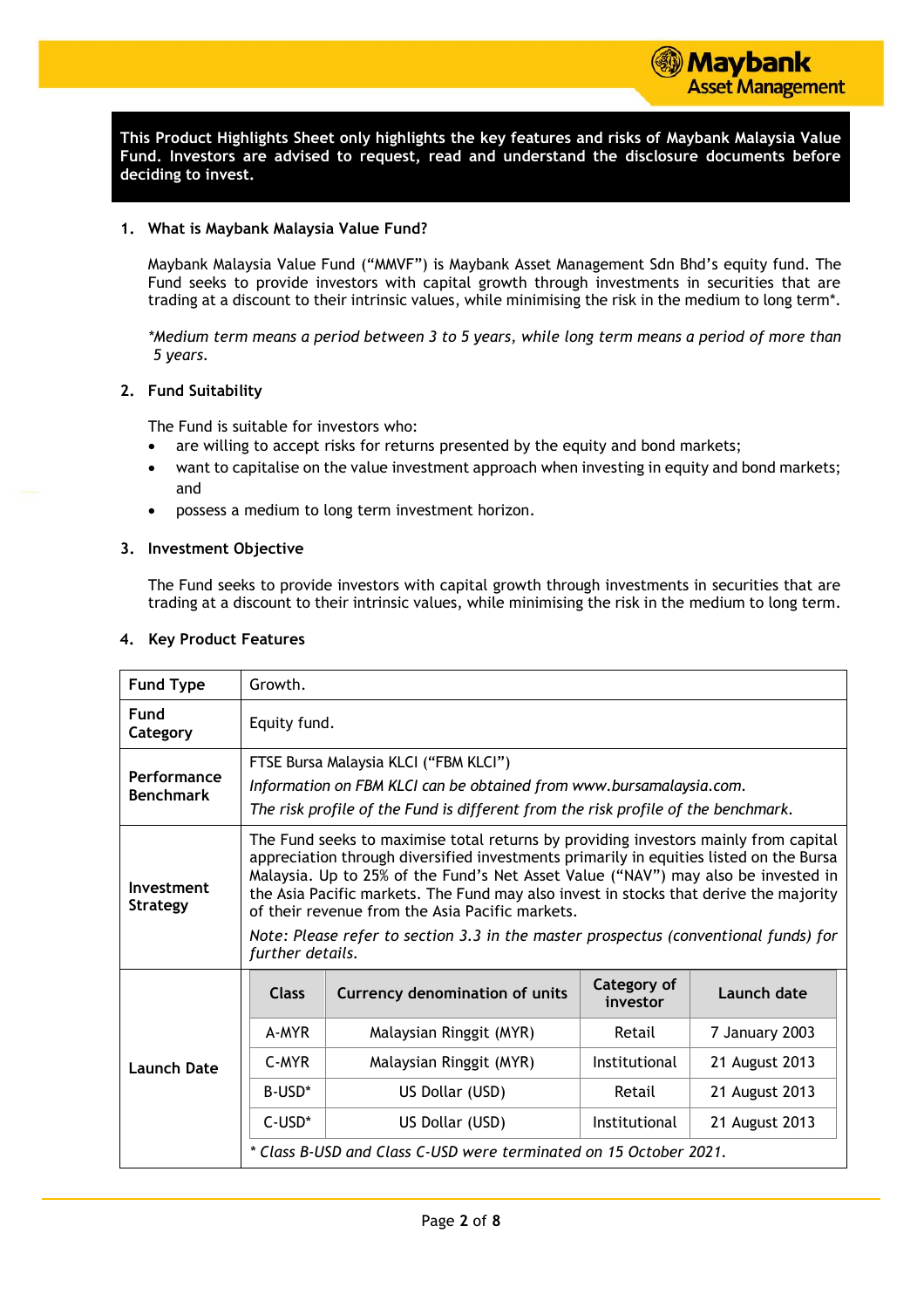**Maybank**<br>Asset Management

| Manager                                    | Maybank Asset Management Sdn Bhd.                                                                                                                                                                                                                                                                                                                                                                    |                                                                    |      |                                    |                                  |                     |  |
|--------------------------------------------|------------------------------------------------------------------------------------------------------------------------------------------------------------------------------------------------------------------------------------------------------------------------------------------------------------------------------------------------------------------------------------------------------|--------------------------------------------------------------------|------|------------------------------------|----------------------------------|---------------------|--|
|                                            | <b>Class</b>                                                                                                                                                                                                                                                                                                                                                                                         |                                                                    |      |                                    | Annual management fee (% of NAV) |                     |  |
| Management<br>Fee                          | A-MYR, B-USD                                                                                                                                                                                                                                                                                                                                                                                         |                                                                    | 1.50 |                                    |                                  |                     |  |
|                                            | C-MYR, C-USD                                                                                                                                                                                                                                                                                                                                                                                         |                                                                    |      |                                    | 1.30                             |                     |  |
| <b>Sales Charge</b>                        | Up to 6.5% of the NAV per unit.                                                                                                                                                                                                                                                                                                                                                                      |                                                                    |      |                                    |                                  |                     |  |
|                                            | Note: The sales charge for the Fund is negotiable, subject to the discretion of the Manager.                                                                                                                                                                                                                                                                                                         |                                                                    |      |                                    |                                  |                     |  |
| Repurchase<br>Charge                       | Nil.                                                                                                                                                                                                                                                                                                                                                                                                 |                                                                    |      |                                    |                                  |                     |  |
|                                            | To recipient<br>fund<br>Switching from                                                                                                                                                                                                                                                                                                                                                               | <b>Equity</b>                                                      |      | Bond/Sukuk/<br><b>Fixed Income</b> | <b>Balanced</b>                  | <b>Money Market</b> |  |
|                                            | Class A-MYR and C-<br><b>MYR</b>                                                                                                                                                                                                                                                                                                                                                                     | Up to 2.5% of<br>amount<br>switched                                |      | MYR25 per<br>transaction           | MYR25 per<br>transaction         | Nil                 |  |
| Switching<br>Charge                        | Notes:<br>The above is applicable for all switching transactions except where, other than for<br>(i)<br>switching transactions into a money market fund, the sales charge of the fund to be<br>switched into is equal or lower than the sales charge of the Fund, in which case the<br>switching charge shall be RM25 only.<br>The Manager reserves the right to waive the switching charge.<br>(ii) |                                                                    |      |                                    |                                  |                     |  |
|                                            | <b>Switching from Class</b>                                                                                                                                                                                                                                                                                                                                                                          |                                                                    |      | Switching charge                   |                                  |                     |  |
|                                            | B-USD, C-USD                                                                                                                                                                                                                                                                                                                                                                                         |                                                                    |      |                                    | USD 25 per transaction           |                     |  |
|                                            | <b>Class</b>                                                                                                                                                                                                                                                                                                                                                                                         |                                                                    |      |                                    | <b>Transfer charge</b>           |                     |  |
| <b>Transfer</b>                            | A-MYR, C-MYR                                                                                                                                                                                                                                                                                                                                                                                         |                                                                    |      |                                    | MYR 25 per transfer              |                     |  |
| Charge                                     | B-USD, C-USD                                                                                                                                                                                                                                                                                                                                                                                         |                                                                    |      |                                    | USD 25 per transfer              |                     |  |
|                                            |                                                                                                                                                                                                                                                                                                                                                                                                      | Note: The Manager reserves the right to waive the transfer charge. |      |                                    |                                  |                     |  |
|                                            | <b>Conversion from Class</b>                                                                                                                                                                                                                                                                                                                                                                         |                                                                    |      |                                    | <b>Conversion charge</b>         |                     |  |
| Conversion<br>Charge                       | A-MYR, C-MYR                                                                                                                                                                                                                                                                                                                                                                                         |                                                                    |      |                                    | MYR 25 per transaction           |                     |  |
|                                            | B-USD, C-USD                                                                                                                                                                                                                                                                                                                                                                                         |                                                                    |      |                                    | USD 25 per transaction           |                     |  |
| <b>Trustee</b>                             | Note: The Manager reserves the right to waive the conversion charge.                                                                                                                                                                                                                                                                                                                                 |                                                                    |      |                                    |                                  |                     |  |
|                                            | HSBC (Malaysia) Trustee Berhad.                                                                                                                                                                                                                                                                                                                                                                      |                                                                    |      |                                    |                                  |                     |  |
| <b>Trustee Fee</b>                         | Up to 0.08%, subject to a minimum fee of MYR18,000 per annum.                                                                                                                                                                                                                                                                                                                                        |                                                                    |      |                                    |                                  |                     |  |
| Minimum                                    | <b>A-MYR Class</b>                                                                                                                                                                                                                                                                                                                                                                                   | <b>C-MYR Class</b>                                                 |      | <b>B-USD Class</b>                 |                                  | <b>C-USD Class</b>  |  |
| <b>Initial</b><br>Investment               | MYR 500 <sup>^</sup>                                                                                                                                                                                                                                                                                                                                                                                 | MYR 1 million <sup>^</sup>                                         |      | USD 500^                           |                                  | USD 500,000^        |  |
|                                            | ^or such other lower amount as determined by the Manager from time to time.                                                                                                                                                                                                                                                                                                                          |                                                                    |      |                                    |                                  |                     |  |
| Minimum<br><b>Additional</b><br>Investment | <b>A-MYR Class</b>                                                                                                                                                                                                                                                                                                                                                                                   | <b>C-MYR Class</b>                                                 |      | <b>B-USD Class</b>                 |                                  | <b>C-USD Class</b>  |  |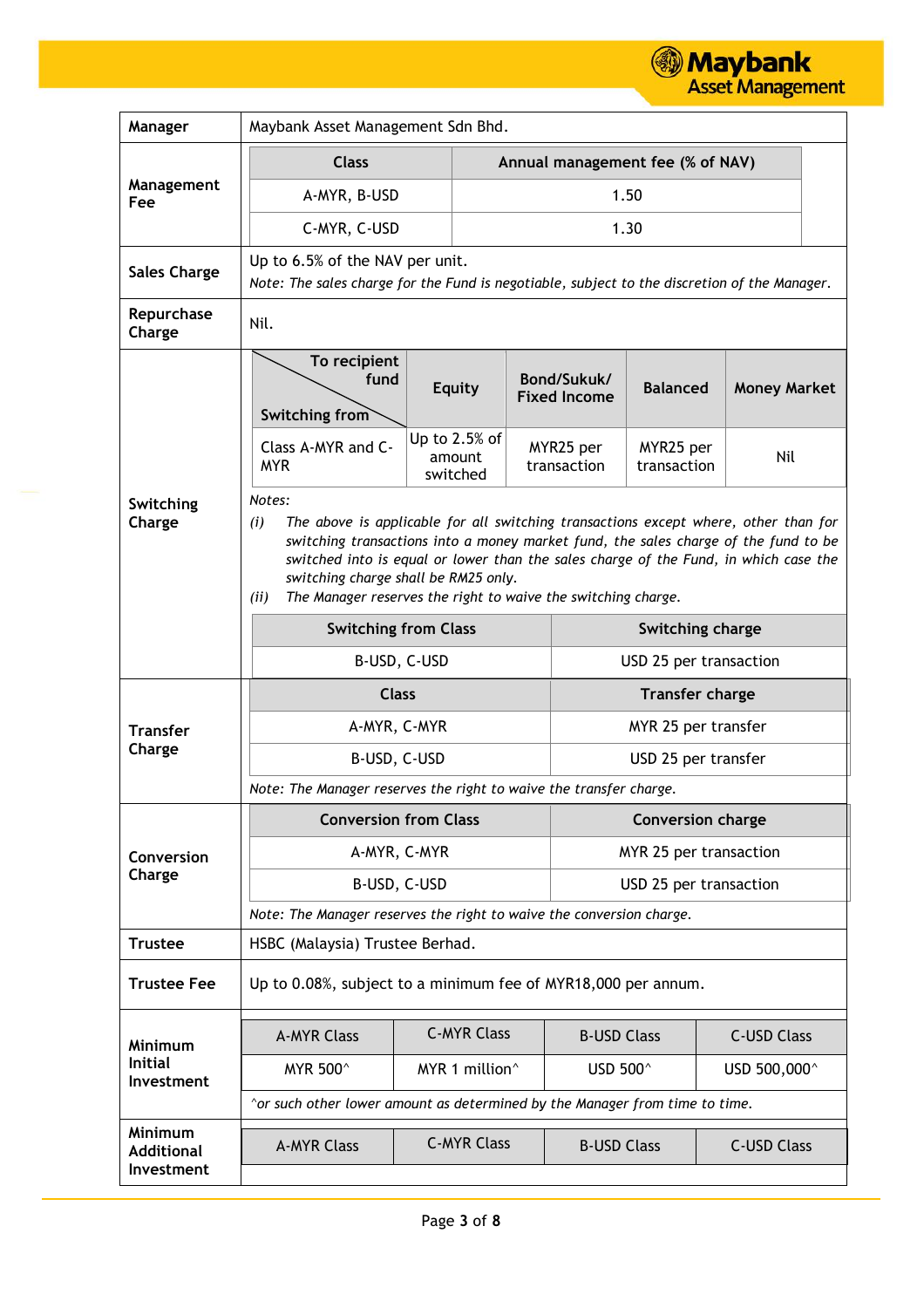# **Maybank Asset Management**

|                               | <b>MYR 100</b>                                                                                                                                                                                                                                                                                                                                                      | MYR 5,000                                                                      | <b>USD 100</b>                                                                                                                                                        | USD 5,000 |  |  |  |
|-------------------------------|---------------------------------------------------------------------------------------------------------------------------------------------------------------------------------------------------------------------------------------------------------------------------------------------------------------------------------------------------------------------|--------------------------------------------------------------------------------|-----------------------------------------------------------------------------------------------------------------------------------------------------------------------|-----------|--|--|--|
|                               |                                                                                                                                                                                                                                                                                                                                                                     |                                                                                | $\gamma$ or such other lower amount as determined by the Manager from time to time.                                                                                   |           |  |  |  |
| Minimum<br><b>Holdings</b>    | time.                                                                                                                                                                                                                                                                                                                                                               | 100 units or such other lower amount as determined by the Manager from time to |                                                                                                                                                                       |           |  |  |  |
|                               | benchmark.                                                                                                                                                                                                                                                                                                                                                          |                                                                                | It is not the main objective of the Fund to distribute income as the main focus of the<br>Fund is to secure capital growth in line with the performance of the Fund's |           |  |  |  |
| <b>Distribution</b><br>Policy | For classes of units ("Classes") with distribution of income policy, income<br>$\bullet$<br>distribution (if any) is declared at the end of the financial year of the Fund<br>or for any other specified period at the Manager's discretion, subject to<br>Trustee's approval. Upon declaring the income distribution, the NAV per unit<br>will reduce accordingly. |                                                                                |                                                                                                                                                                       |           |  |  |  |
|                               | For Classes with accumulation units policy, no income distribution will be<br>٠<br>made. However, the value of the Unit holder's investment may<br>increase/decrease as reflected in the increase/decrease in the NAV per unit.                                                                                                                                     |                                                                                |                                                                                                                                                                       |           |  |  |  |
|                               |                                                                                                                                                                                                                                                                                                                                                                     |                                                                                | Distribution will be made from realised income and realised gains of the Fund.                                                                                        |           |  |  |  |

# **YOU SHOULD NOT MAKE PAYMENT IN CASH TO A UNIT TRUST CONSULTANT OR ISSUE A CHEQUE IN THE NAME OF A UNIT TRUST CONSULTANT.**

#### **5. Asset Allocation**

| Asset Type                                                     | Range                                      |
|----------------------------------------------------------------|--------------------------------------------|
| Equities                                                       | Minimum 70%, maximum 98% of the Fund's NAV |
| Cash or fixed income instruments<br>(or a combination of both) | Minimum 2%, maximum 30% of the Fund's NAV  |

#### **6. Key Risks**

## **Specific Risks of the Fund**

#### Equity specific risk

Prices of a particular equity may fluctuate in response to the circumstances affecting individual companies such as adverse financial performance, news of a possible merger or loss of key personnel of a company. Any adverse price movements of such equity will adversely affect the Fund's NAV. However, this impact is mitigated through careful selection of equities through analysis of its fundamental background, portfolio diversification across a number of sectors and industries, as well as site visits.

#### Credit and default risk

Credit risk relates to the creditworthiness of the issuers of the fixed income securities and their expected ability to make timely payment of interest and/or principal. Any adverse situations faced by the issuer may impact the value as well as liquidity of the fixed income securities. In the case of rated fixed income securities, this may lead to a credit downgrade. Default risk relates to the risk that an issuer of a fixed income security either defaulting on payments or failing to make payments in a timely manner which will in turn adversely affect the value of the fixed income securities. This could adversely affect the value of the Fund.

In general, this risk can be mitigated by investing in fixed income securities that carry credit ratings that are at least of investment grade of a minimum BBB by RAM Rating Services Berhad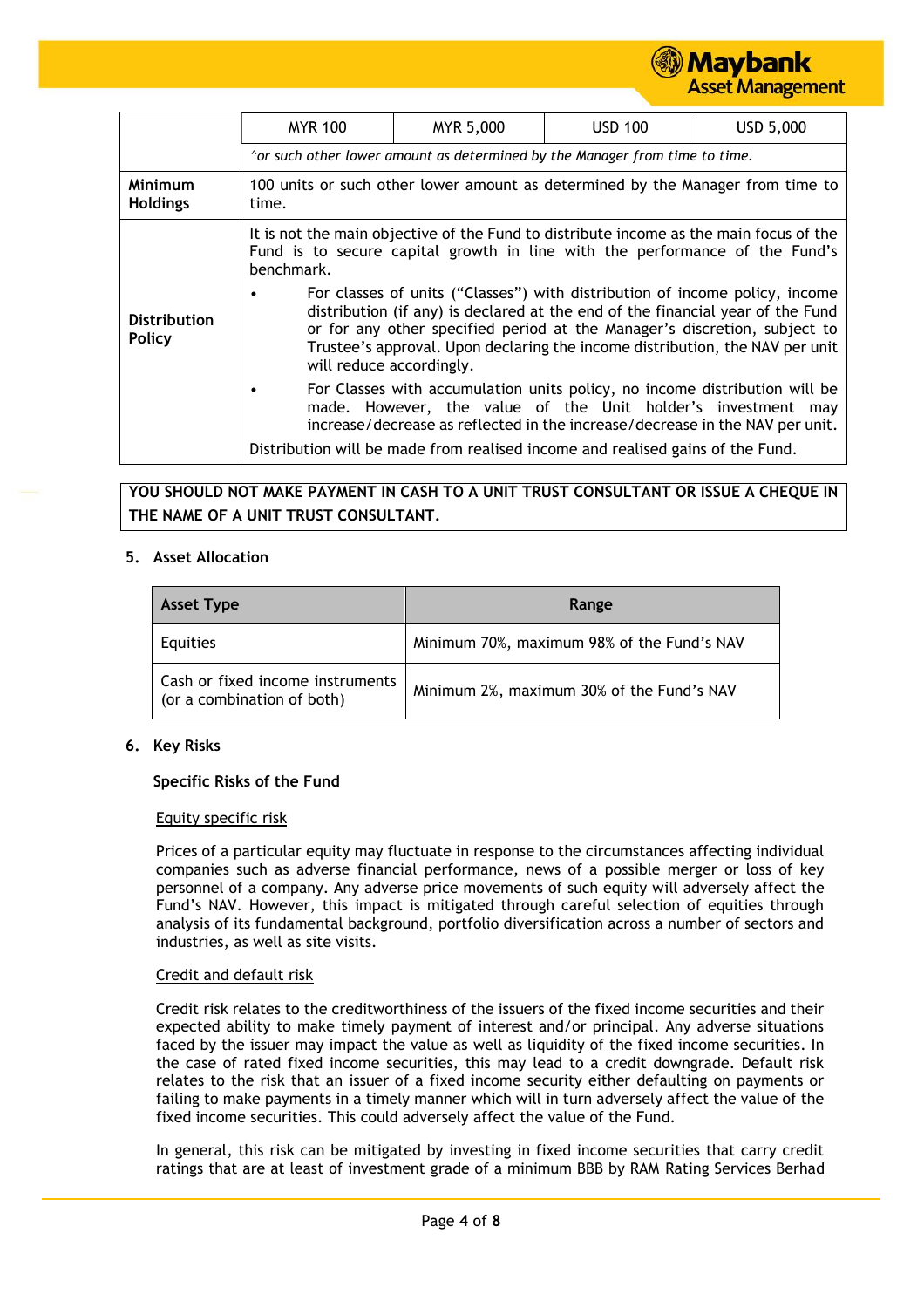

or equivalent rating by other agencies. In the absence of a credit rating, the credit rating of the issuer issuing the fixed income security will be used instead. The Fund will seek to mitigate this risk by investing in fixed income securities that are of investment grade or investments that are bank or government guaranteed or secured against assets. The risk is further mitigated through careful selection of fixed income securities through analysis of its fundamental background, portfolio diversification across a number of sectors and industries, as well as site visits.

#### Interest rate risk

Interest rate risk refers to the impact of interest rate changes on the valuation of fixed income securities. When interest rates rise, fixed income securities' prices generally decline and this may lower the market value of the Fund's investment in fixed income securities. The reverse may apply when interest rates fall.

To mitigate the interest rate exposure of the Fund, the Manager will manage the duration of the portfolio via shorter or longer tenured assets depending on the Manager's view of the future interest rate trend based on its continuous fundamental research and analysis.

#### Currency risk

As the investments of the Fund may be denominated in currencies other than the base currency, any fluctuation in the exchange rate between the base currency and the currencies in which the investments are denominated may have an impact on the value of these investments. Investors should be aware that if the currencies in which the investments are denominated depreciate against the base currency, this will have an adverse effect on the NAV of the Fund in the base currency and vice versa. Investors should note that any gains or losses arising from the fluctuation in the exchange rate may further increase or decrease the returns of the investment.

The Fund is a multi-class fund. The Fund's currency risk at portfolio level means the impact of the exchange rate movement between the base currency of the Fund and the currency of the underlying investments may result in a depreciation of the value of the investments as expressed in the base currency of the Fund. Meanwhile at Class level, the impact of the exchange rate movement between the base currency of the Fund and the currency of the respective Classes may result in a depreciation of the investor's holdings as expressed in the base currency of the Fund.

#### Country risk

Investments of the Fund in any countries may be affected by changes in the economic and political climate, restriction on currency repatriation or other developments in the law or regulations of the countries in which the Fund invests in. For example, the deteriorating economic condition of such countries may adversely affect the value of the investments undertaken by the Fund in those affected countries. This in turn may cause the NAV of the Fund or price of units to fall.

#### *Investors are reminded that the risks listed above may not be exhaustive and if necessary, they should consult their adviser(s), e.g. bankers, lawyers, stockbrokers or independent professional advisers for a better understanding of the risks.*

*For more details, please refer to section 3.8 in the master prospectus (conventional funds) for the general and specific risks of investing in the Fund.*

*Note: If your investments are made through an institutional unit trust scheme adviser ("Distributor") which adopts the nominee system of ownership, you would not be deemed to be a unit holder under the deed and as a result, your rights as an investor may be limited. Accordingly, the Manager will only recognize the Distributor as a unit holder of the Fund and the Distributor shall be entitled to all the rights conferred to it under the deed.*

#### **7. Valuation of Investment**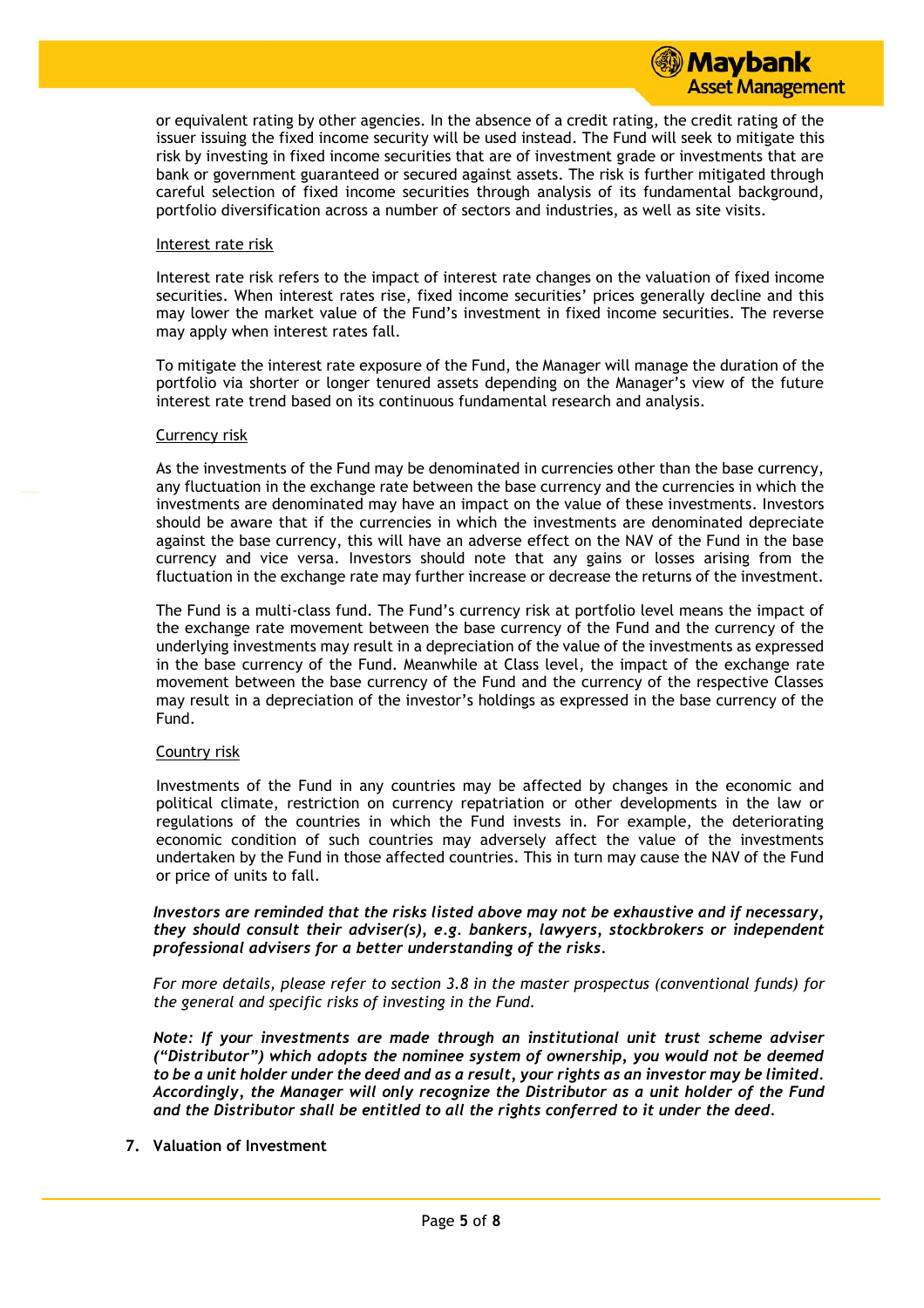The Fund is valued once every business day after the close of the market in which the portfolio of the Fund is invested for the relevant day but not later than 5.00 p.m. on the next business day. The daily price of the Fund for a particular business day will not be published on the next day but will instead be published the next following day (i.e. the price will be two (2) days old).

Investors will be able to obtain the unit price of the Fund from [www.maybank-am.com.](http://www.maybank-am.com/)my. Alternatively, the Manager's client servicing personnel can be contacted at 03-2297 7888.

# **8. Exiting from Investment**

|                                   | The cut-off time for repurchase of units shall be at<br>4.00 p.m. on a business day.                                                                                                                                       |
|-----------------------------------|----------------------------------------------------------------------------------------------------------------------------------------------------------------------------------------------------------------------------|
| Submission of Repurchase Request  | Note: The Manager's distributors may have an earlier cut-off<br>time for receiving applications in respect of any dealing in<br>units. Please check with the respective distributors for their<br>respective cut-off time. |
| Payment of Repurchase Proceeds    | Repurchase proceeds will be paid out within ten (10) days<br>from the date the repurchase request is received by the<br>Manager.                                                                                           |
| Remittance of Repurchase Proceeds | The Manager shall remit the repurchase proceeds to the<br>account held in the name of the unit holder(s).                                                                                                                  |

# **9. Fund Performance**

| <b>Class</b>    | 1-Year | 3-Year | 5-Year | 10-Year/ Since<br>Commencement |
|-----------------|--------|--------|--------|--------------------------------|
| $A-MYR(%)$      | 14.11  | 2.93   | 3.39   | 4.44                           |
| Benchmark (%)   | 4.99   | (4.17) | (0.93) | 1.02                           |
| C-MYR $(%)$     | 14.33  | 3.10   | 3.56   | 2.61                           |
| Benchmark (%)   | 4.99   | (4.17) | (0.93) | (0.94)                         |
| $B$ -USD $(%)$  | 14.39  | 2.66   | 0.66   | (1.69)                         |
| Benchmark (%)   | 5.21   | (4.53) | (1.42) | (3.82)                         |
| $C$ -USD $(\%)$ | 14.63  | 2.72   | 2.95   | (0.40)                         |
| Benchmark (%)   | 5.21   | (4.53) | (1.42) | (3.82)                         |

*The average total return is based on the following calculation:*

Performance return = NAV t – NAV t-1

NAV t-1

Annualised performance return = (1+performance return)^ $\left(\frac{\text{number of period per year}}{\text{total no. of periods}}\right)$  - 1

*NAV t refers to NAV at the end of the period. NAV t-1 refers to NAV at the beginning of the period.*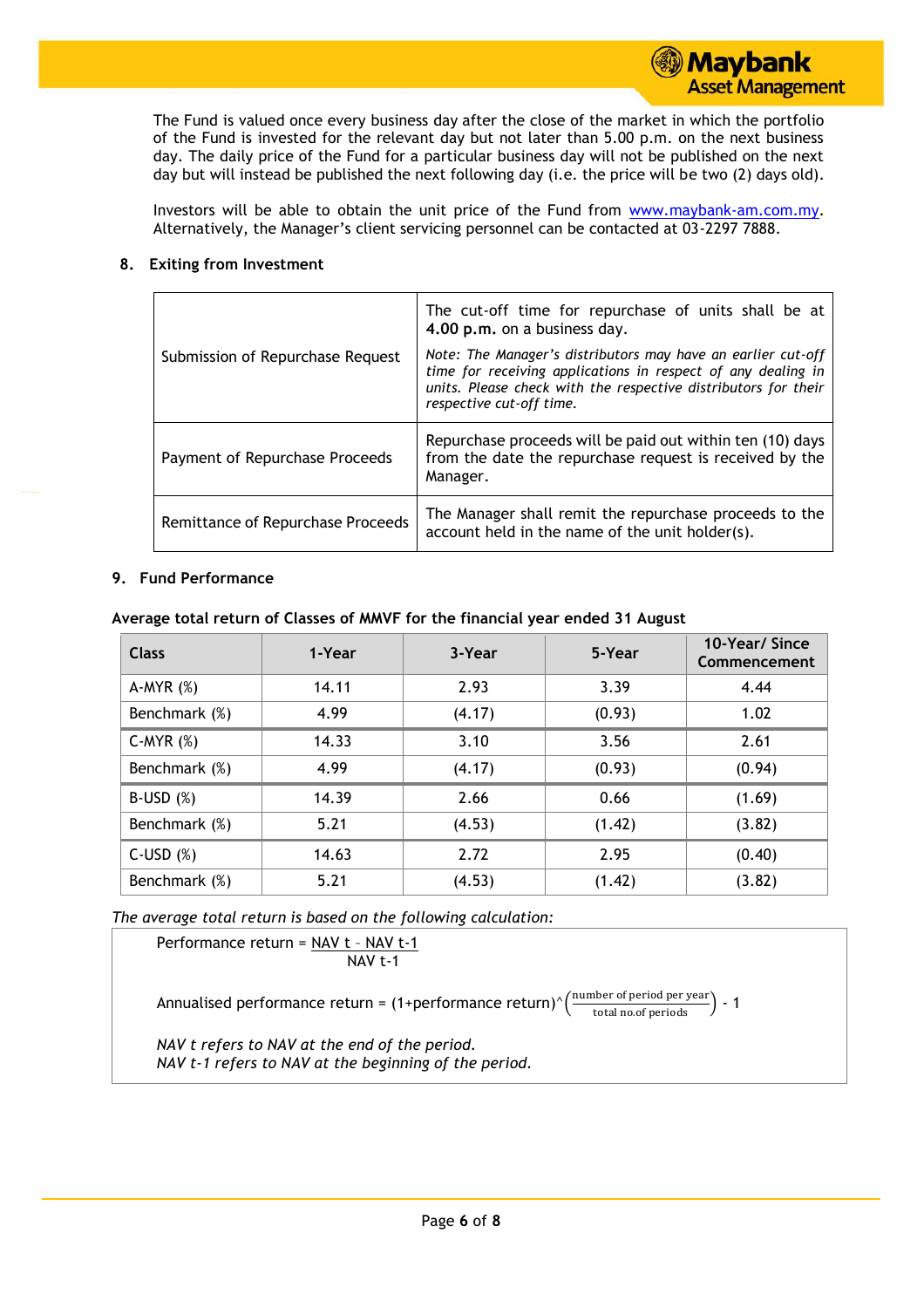

| <b>Class</b>               | 2021  | 2020   | 2019    | 2018   | 2017 | 2016  | 2015    | 2014  | 2013 | 2012  |
|----------------------------|-------|--------|---------|--------|------|-------|---------|-------|------|-------|
| $A-MYR(%)$                 | 14.11 | 2.40   | (6.66)  | (0.37) | 8.66 | 9.96  | (15.48) | 11.78 | 8.70 | 15.77 |
| <b>Benchmark</b><br>(%)    | 4.99  | (5.39) | (11.40) | 2.62   | 5.67 | 4.05  | (13.58) | 8.02  | 4.95 | 13.74 |
| $C-MYR(%)$                 | 14.33 | 2.60   | (6.56)  | (0.16) | 8.87 | 10.19 | (15.30) | 10.52 |      |       |
| <b>Benchmark</b><br>$(\%)$ | 4.99  | (5.39) | (11.40) | 2.62   | 5.67 | 4.05  | (13.58) | 5.73  | N/A  | N/A   |
| $B$ -USD $(%)$             | 14.39 | 3.36   | (8.50)  | (7.24) | 2.97 | 14.58 | (36.62) | 15.33 |      |       |
| <b>Benchmark</b><br>$(\%)$ | 5.21  | (4.48) | (13.43) | 6.64   | 0.35 | 7.76  | (34.48) | 9.94  | N/A  | N/A   |
| $C$ -USD $(%)$             | 14.63 | 3.58   | (8.71)  | 3.39   | 3.19 | 14.83 | (37.25) | 15.33 |      |       |
| <b>Benchmark</b><br>(%)    | 5.21  | (4.48) | (13.43) | 6.64   | 0.35 | 7.76  | (34.48) | 9.94  | N/A  | N/A   |

#### **Annual total return for the financial years ended 31 August**

*The total return is based on the following calculation:*

| Capital return $=$  | NAV per unit at the end of the period                   |    |  |
|---------------------|---------------------------------------------------------|----|--|
|                     | NAV per unit at the beginning of the period             | -1 |  |
| $l$ ncome return =  | Income distribution per unit<br>NAV per unit on ex-date |    |  |
| Total return<br>$=$ | $(1 +$ Capital return) x $(1 +$ Income return) - 1      |    |  |

#### **1-Year Class performance review**

- Class A-MYR registered a total return of 14.11% against its benchmark's return of 4.99%, thus outperformed the benchmark by 9.12%.
- Class C-MYR registered a total return of 14.33% against its benchmark's return of 4.99%, thus outperformed the benchmark by 9.34%.
- Class B-USD registered a total return of 14.39% against its benchmark's return of 5.21% , thus outperformed the benchmark by 9.18%.
- Class C-USD registered a total return of 14.63% against its benchmark's return of 5.21%, thus outperformed the benchmark by 9.42%.

## *Note: Class B-USD and Class C-USD were terminated on 15 October 2021.*

#### **Portfolio Turnover Ratio (PTR) as at 31 August**

|             | 2021    | 2020 | 2019 |
|-------------|---------|------|------|
| PTR (times) | $0.82*$ | 1.04 | 0.80 |

*\* The PTR is lower than the previous financial year due to the decrease in trading activities during the period under review.*

| <b>Class</b> | Distribution per unit | 2021 | 2020 | 2019 |
|--------------|-----------------------|------|------|------|
| A-MYR        | Gross (sen)           | 0.85 | Nil  | 2.00 |
|              | Net (sen)             | 0.85 | Nil  | 1.99 |
| C-MYR        | Gross (sen)           | 0.95 | Nil  | 2.50 |
|              | Net (sen)             | 0.95 | Nil  | 2.49 |

## **Distribution as at 31 August**